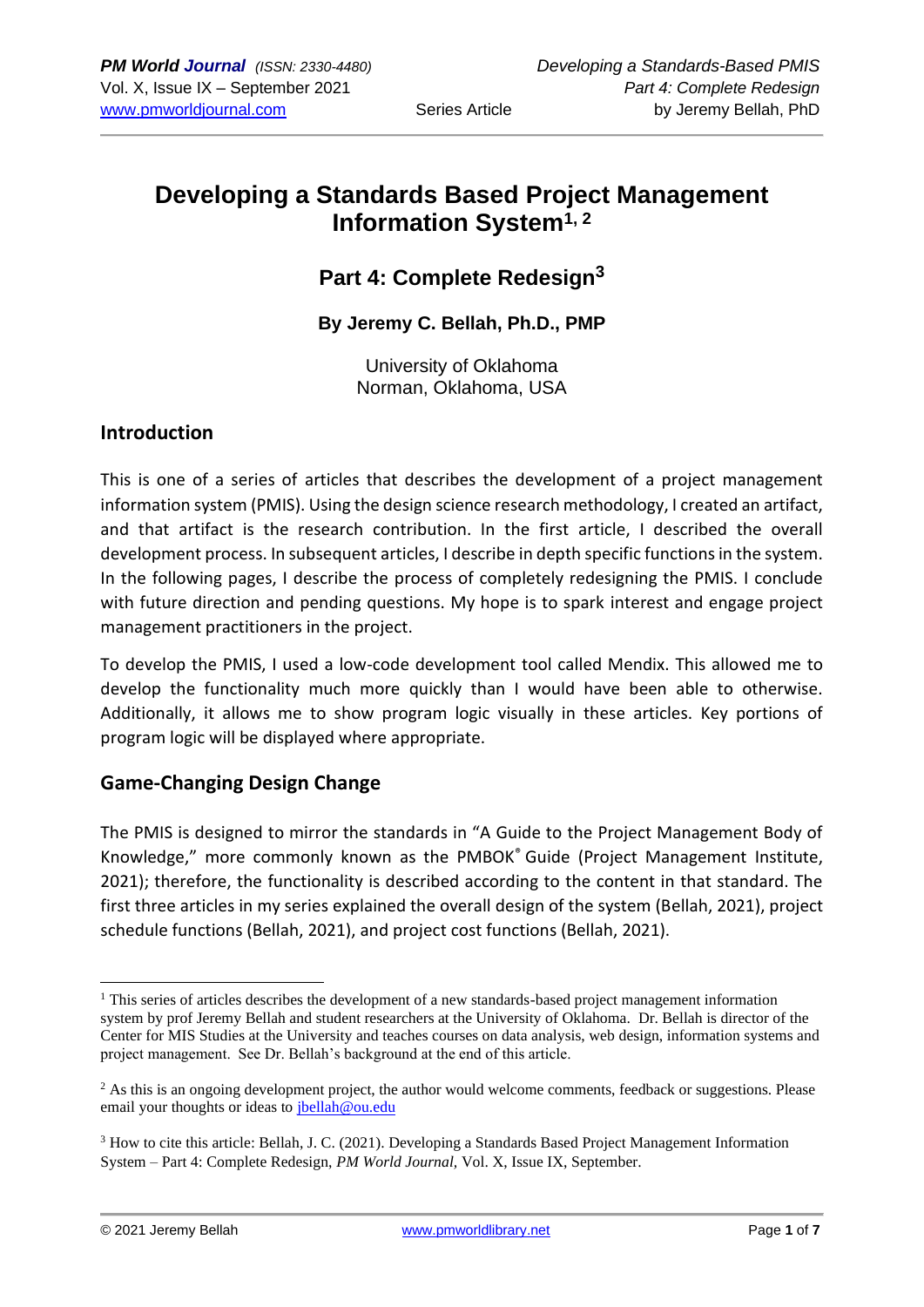Through the process of building the system, writing these articles, and soliciting feedback from professionals, I recognized opportunities to improve the system. After writing the last article, I decided it was time to do it. While I thought I could make significant improvements, I had no idea how impactful the process would be.

When I redesigned the system, I began with the data model. By analyzing the old model, I noticed that three entities had many of the same attributes. Additionally, each entity had a one-to-many relationship with an entity used to store daily cost information. Figure 1 shows the old model. Attributes were not included to save space.



#### *Figure 1: Old data model*

In addition to duplicated attributes and entities, I created a non-persistable (exists in memory – not in the database) entity to display performance metrics that included both WBS Items and Activities. This was difficult and inefficient, as I had to write code to create the output in memory rather than pulling from a database table.

The solution – inheritance! Figure 2 shows the new data model. The Project, WBS Item, and Activity entities all inherit attributes and relationships from the Project Item entity. Figure 3 shows the actual Project Item entity to illustrate how many attributes are shared by the three other entities.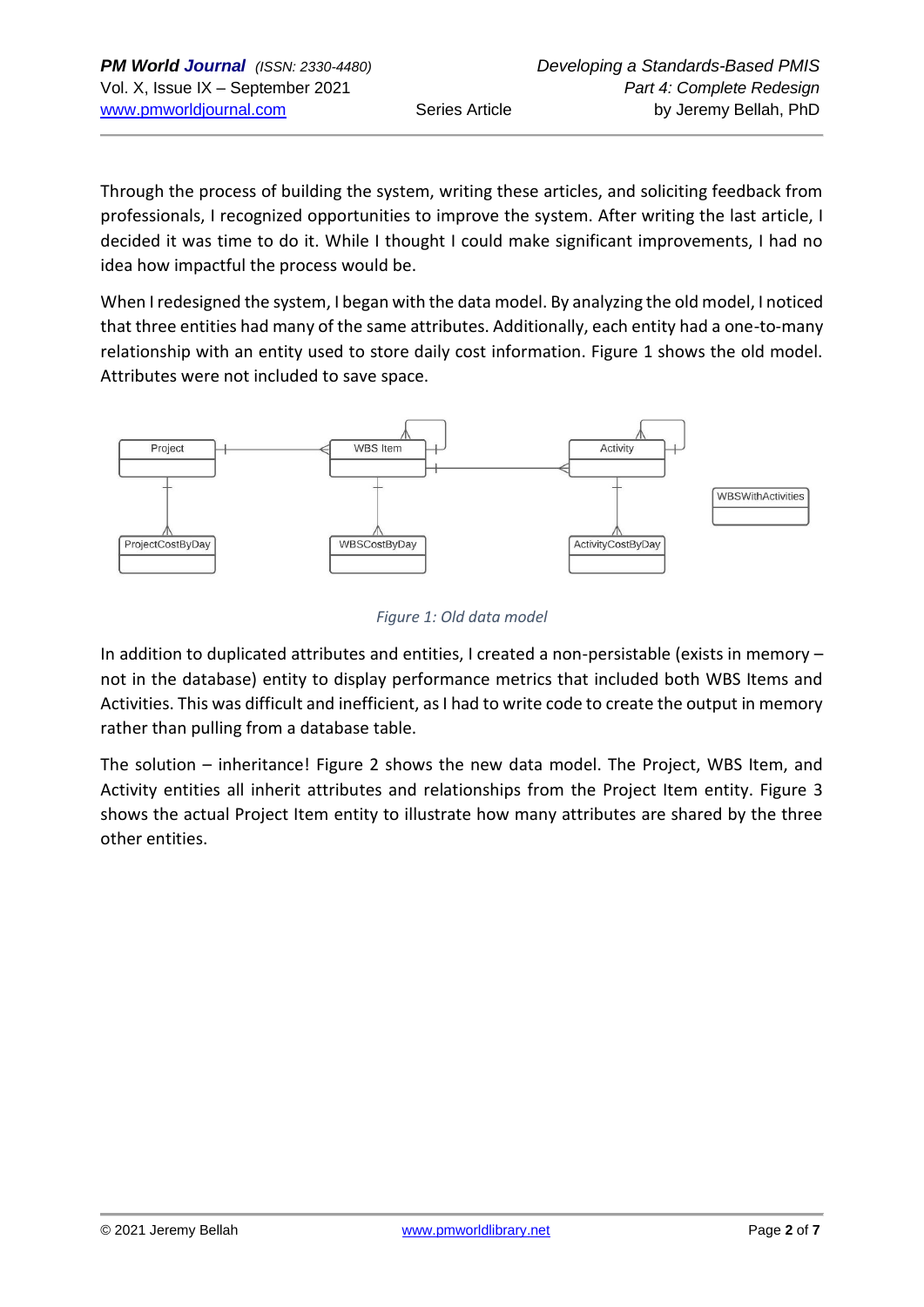

*Figure 3: Project Item entity*

So far, I have 35 attributes in the Project Item entity. In the old data model, that would have been 35 X 3 = 105 attributes across 3 entities. Additionally, it is much easier to display information from all entities in the same place because the relevant information is in only one entity. So when I display earned value information (Earned Value, Planned Value, Actual Cost, Cost Performance Index, Schedule Performance Index, etc.), all I need is the Project Item entity because it has all of the attributes necessary to display the information. Recognizing the opportunity to use inheritance to simplify the data model was a game-changer.

### **Improved User Interface**

In addition to improving the data model, I also improved the user interface when redesigning the system. Because I decided to use the system primarily as a teaching tool, I simplified the interface. In the Project Management interface, I decided to organize the functions by the processes in the PMI standards (Project Management Institute, 2021). Figure 4 shows the Project Management interface.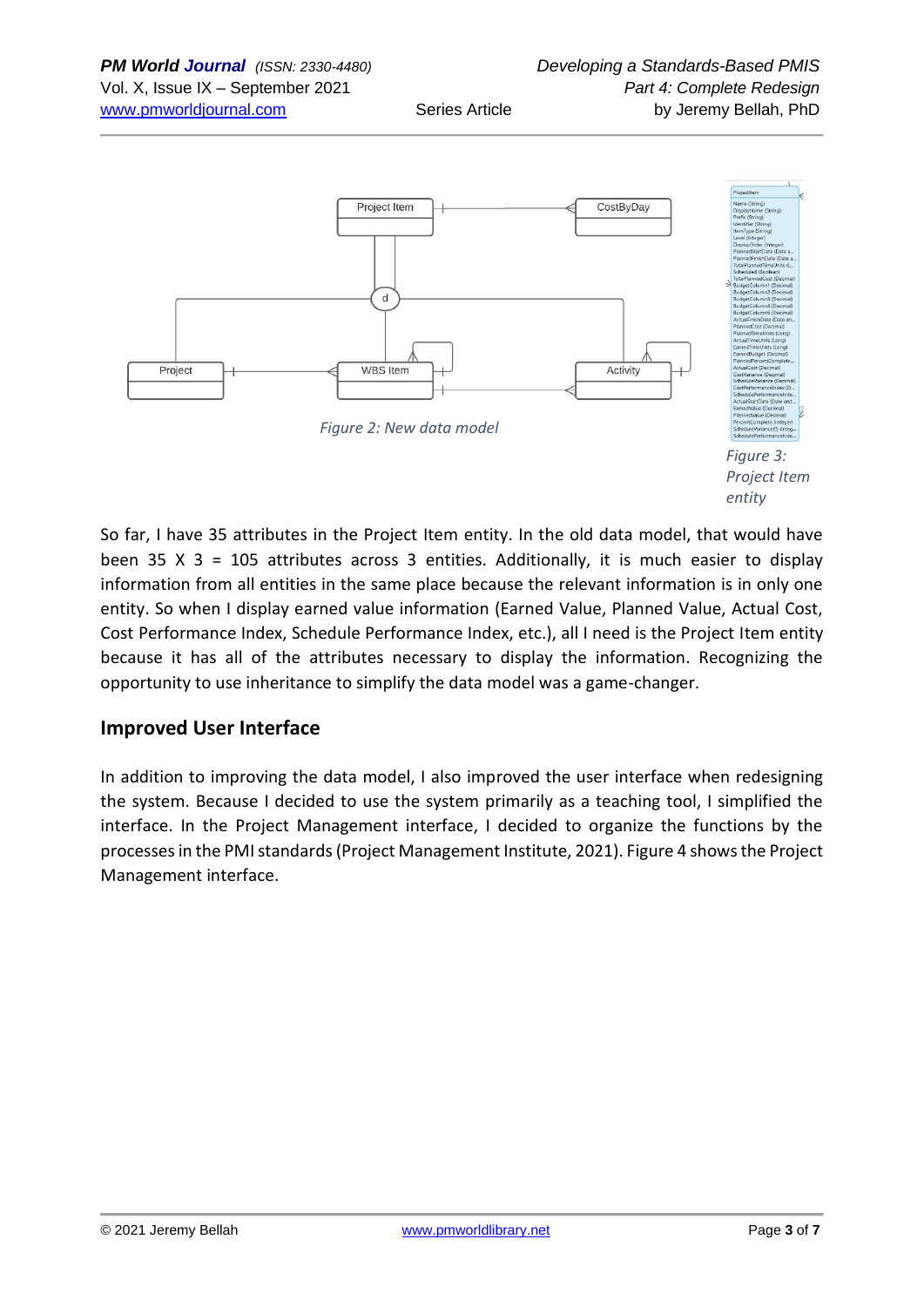| $PMIS$ |                 |                                                                                                                                                                                                                                                                                                              | $\hat{\phantom{a}}$                                                               |
|--------|-----------------|--------------------------------------------------------------------------------------------------------------------------------------------------------------------------------------------------------------------------------------------------------------------------------------------------------------|-----------------------------------------------------------------------------------|
| ₩      | Home            | Planning<br>$\qquad \qquad \blacksquare$                                                                                                                                                                                                                                                                     | $\blacktriangle$                                                                  |
| 畫      | Project manager | Estimate<br><b>Define</b><br>Sequence<br><b>Create WBS</b><br>Process page<br>Process page<br>Process page<br>Process page<br><b>Activities</b><br><b>Activity</b><br><b>Activities</b>                                                                                                                      |                                                                                   |
| ∙      | Manage project  | <b>Durations</b>                                                                                                                                                                                                                                                                                             |                                                                                   |
| ۰      | Sign out        | <b>Develop</b><br><b>Determine</b><br><b>Estimate Costs</b><br>Process page<br>Process page<br>Process page<br>Schedule<br><b>Budget</b><br>Executing<br>$\qquad \qquad \blacksquare$<br>No items found<br><b>Monitoring and Controlling</b><br><b>Monitor and</b><br>Process page<br><b>Control Project</b> | ш<br>ш<br>mx<br>$\mathcal{C} \leqslant  \mathbf{C}  \leqslant \mathcal{C}$<br>wid |
|        |                 | Work                                                                                                                                                                                                                                                                                                         | $\tau$ $\tau$                                                                     |

*Figure 4: Project Management interface*

Processes are displayed with a blue background if they are completed and with a green background if they are not completed. So far, I have interfaces for the following processes:

- Identify Stakeholders
- Create WBS
- Define Activities
- Sequence Activities
- Estimate Activity Durations
- Develop Schedule
- Estimate Costs
- Determine Budget
- Monitor and Control Project Work

The most important functions in the system are related to earned value management (EVM). From a teaching perspective, I want my students to be able to plan their budgets and schedules and then evaluate project performance using EVM. The implemented processes support this objective, and that is why I implemented them first.

Each process page was designed individually. Instead of trying to make each one exactly the same, I took advantage of the opportunity to create each page in the way that makes sense. I made use of the inputs and outputs sections to link to documents, but I also integrated tools and techniques when it made sense to do so. When performing a process, the user is guided through a series of pages that walk through the appropriate steps. Figure 5 shows the process page for the Determine Budget process.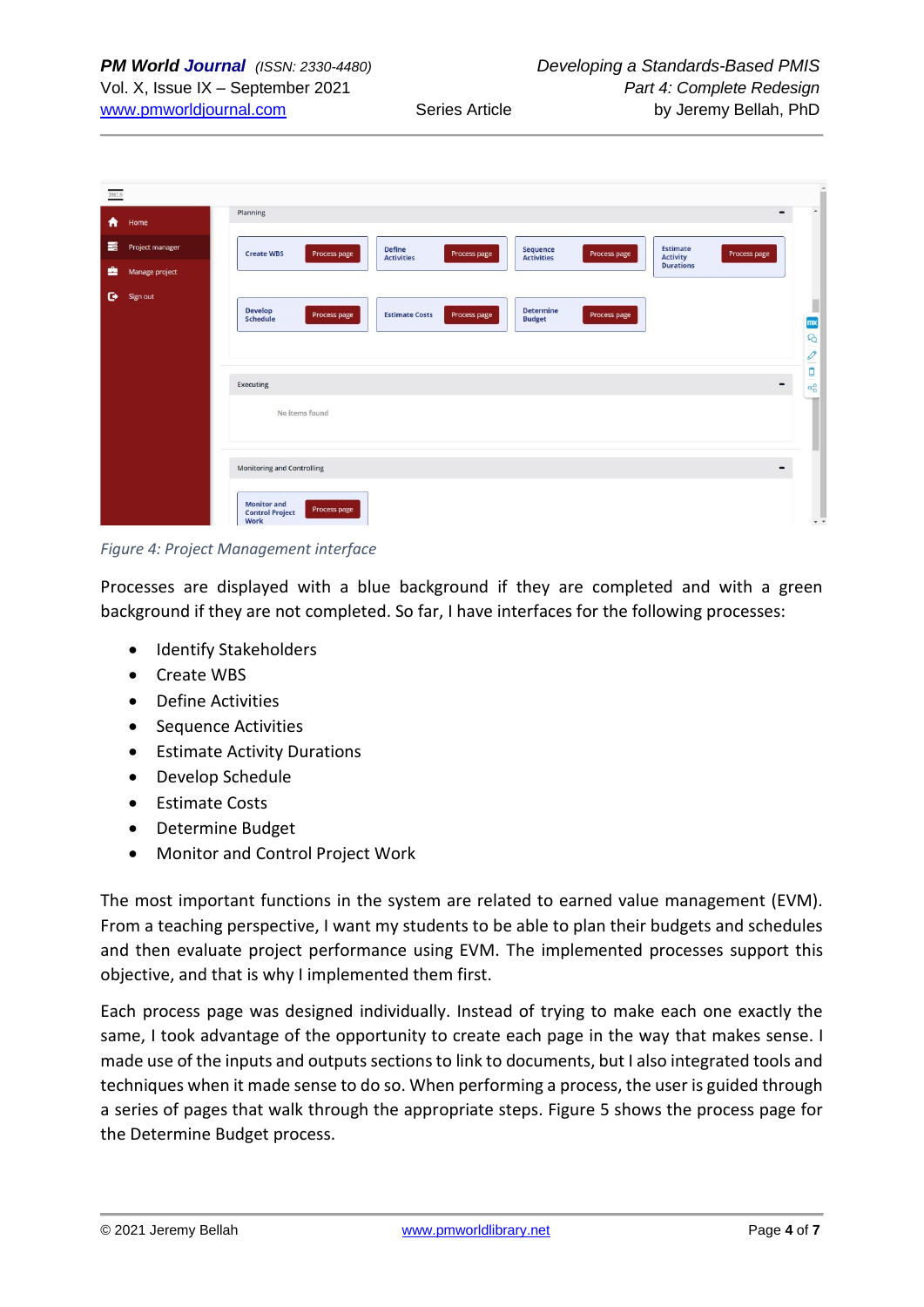

*Figure 5: Determine Budget process page*

### **Conclusion**

In this article, I described redesign of the PMIS. Having designed and redesigned this system multiple times, I find that I improve the backend design and functionality every time. This time was not different. The game-changing data model change allowed me to program interfaces much more easily. The changes to the interface made the system much easier for my students to use for class projects. At the end of each article in this series, I invite feedback from readers. The hope is that this process will lead to better design decisions. Following are the specific items about which I would like feedback:

- The standards in the PMBOK® Guide (Project Management Institute, 2021) recommend choosing which processes to perform on a project. I envision an interface where the user can select which processes to use when beginning the project. Then the system will recommend the order of processes based on linkages through documents. By providing this level of guidance, the user will know when it is appropriate to begin, or to revisit, a project management process. I want to begin implementing this functionality, but I am not sure where to implement it. Should I make this part of a Program Management interface? Should I have a default set of processes that are activated but allow the user to customize them at the project level?
- I will make use of the program manager interface to handle Enterprise Environmental Factors (EEFs) and Organizational Process Assets (OPAs). The program manager will be able to assign specific items as inputs for specific processes. That way, when the project manager is performing a process, the appropriate items will show up as inputs. This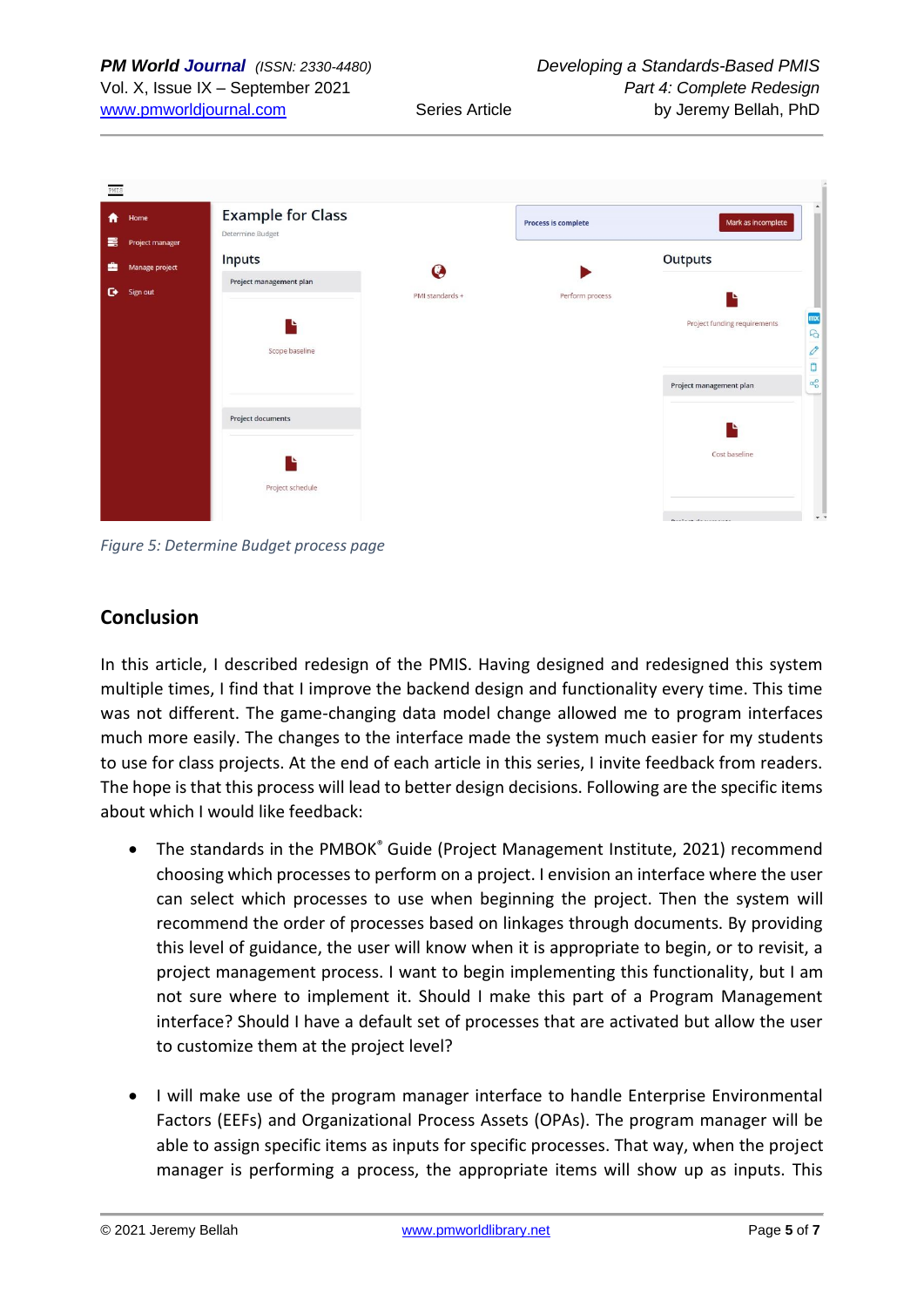makes more sense than defining EEFs and OPAs at the project level, because they are likely the same for all projects. Is this an appropriate way to link EEFs and OPAs?

• Feel free to use the system. Following is the URL: <https://pmis-sandbox.mxapps.io/>

Remember that the system is still being developed, so there could be errors. You can email me if you encounter errors, and I will try to resolve them.

I hope you enjoyed reading about the development of the PMIS. I look forward to hearing back from you. Please email me at *jbellah@ou.edu* with feedback related to my specific questions or with general feedback. In the next article, I plan to continue the redesign of the PMIS. I will document what I develop in the second increment.

### **References**

Bellah, J. C. (2021). Developing a Standards Based Project Management Information System – Part 3: Project Cost Functions, *PM World Journal,* Vol. X, Issue VI, June. Available online at [https://pmworldlibrary.net/wp-content/uploads/2021/06/pmwj106-Jun2021-Bellah-Developing-Standards-](https://pmworldlibrary.net/wp-content/uploads/2021/06/pmwj106-Jun2021-Bellah-Developing-Standards-Based-PMIS-series-article3.pdf)[Based-PMIS-series-article3.pdf](https://pmworldlibrary.net/wp-content/uploads/2021/06/pmwj106-Jun2021-Bellah-Developing-Standards-Based-PMIS-series-article3.pdf)

Bellah, J. C. (2021). Developing a Standards Based Project Management Information System – Part 2: Project Schedule Functions, *PM World Journal,* Vol. X, Issue III, March. Available online at [https://pmworldlibrary.net/wp-content/uploads/2021/03/pmwj103-Mar2021-Bellah-Developing-Standards-](https://pmworldlibrary.net/wp-content/uploads/2021/03/pmwj103-Mar2021-Bellah-Developing-Standards-Based-PMIS-schedule-functions-series-part2.pdf)[Based-PMIS-schedule-functions-series-part2.pdf](https://pmworldlibrary.net/wp-content/uploads/2021/03/pmwj103-Mar2021-Bellah-Developing-Standards-Based-PMIS-schedule-functions-series-part2.pdf)

Bellah, J. C. (2021). Developing a Standards Based Project Management Information System – Part 1: Motivation, History, Design; Series, *PM World Journal,* Vol. X, Issue I, January Available online at [https://pmworldlibrary.net/wp-content/uploads/2021/01/pmwj101-Jan2021-Bellah-developing-standards](https://pmworldlibrary.net/wp-content/uploads/2021/01/pmwj101-Jan2021-Bellah-developing-standards-based-PMIS-1-motivation-history-design.pdf)[based-PMIS-1-motivation-history-design.pdf](https://pmworldlibrary.net/wp-content/uploads/2021/01/pmwj101-Jan2021-Bellah-developing-standards-based-PMIS-1-motivation-history-design.pdf)

Project Management Institute. (2021). *A guide to the Project Management Body of Knowledge (PMBOK guide)* (7th ed.). Project Management Institute.